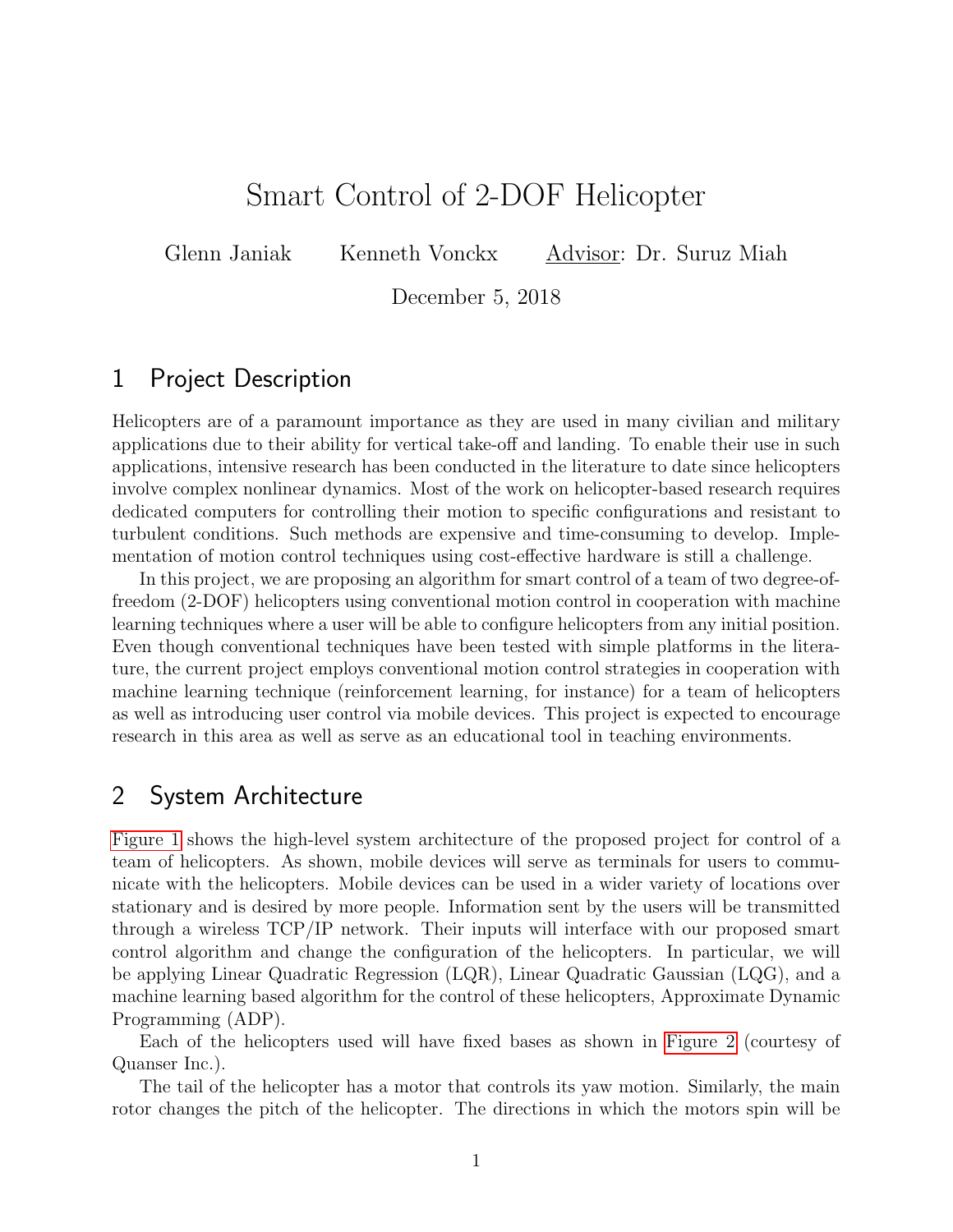<span id="page-1-0"></span>

Figure 1: General High-Level System Architecture

<span id="page-1-1"></span>

Figure 2: Quanser Aero 2-DOF Helicopter (<https://www.quanser.com/products/quanser-aero/>)